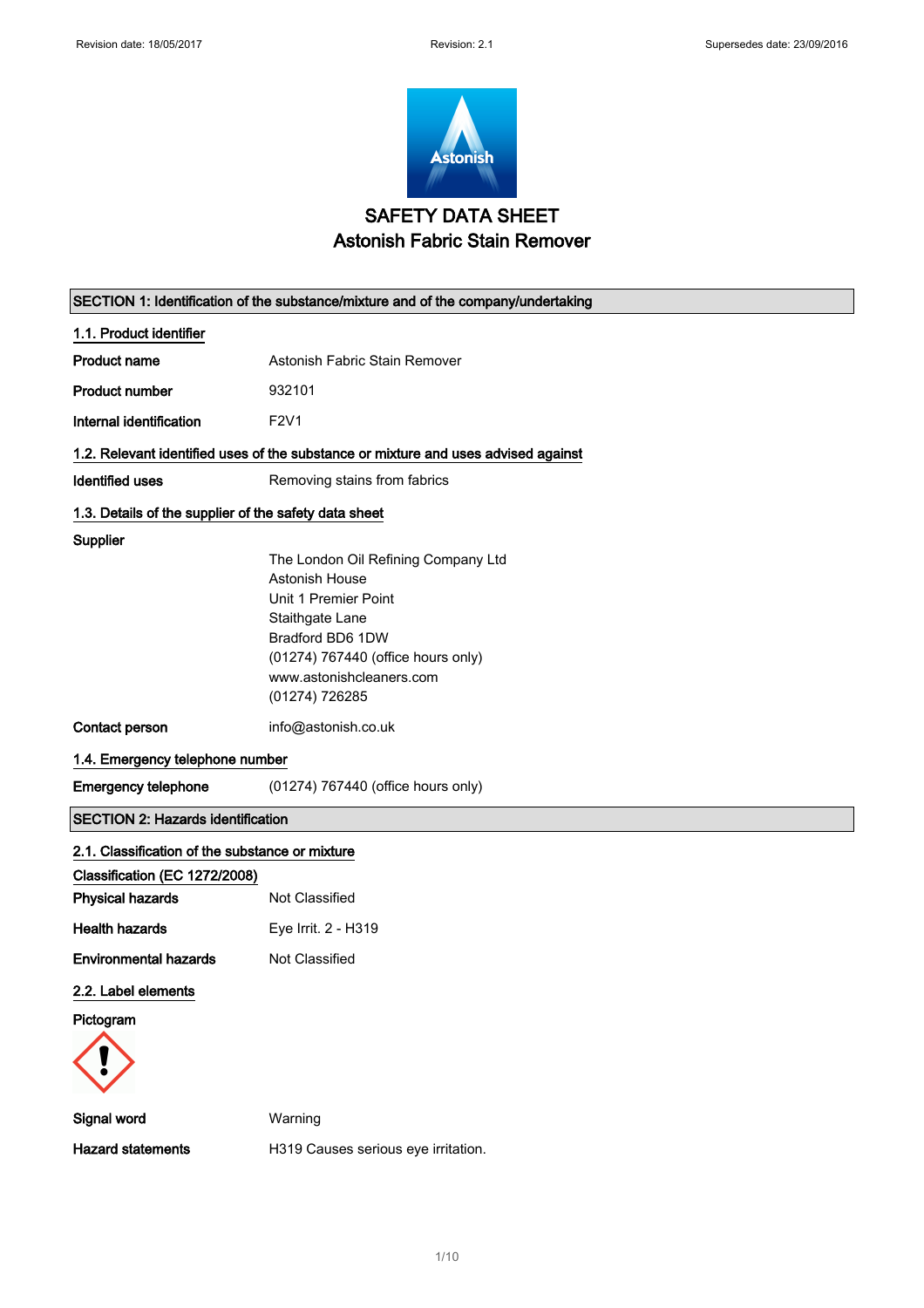| <b>Precautionary statements</b> | P101 If medical advice is needed, have product container or label at hand.<br>P <sub>102</sub> Keep out of reach of children.<br>P103 Read label before use.<br>P264 Wash hands thoroughly after handling.<br>P280 Wear eye and face protection.<br>P305+P351+P338 IF IN EYES: Rinse cautiously with water for several minutes. Remove<br>contact lenses, if present and easy to do. Continue rinsing.<br>P337+P313 If eye irritation persists: Get medical advice/attention. |
|---------------------------------|-------------------------------------------------------------------------------------------------------------------------------------------------------------------------------------------------------------------------------------------------------------------------------------------------------------------------------------------------------------------------------------------------------------------------------------------------------------------------------|
| <b>Additional Labelling</b>     |                                                                                                                                                                                                                                                                                                                                                                                                                                                                               |
| Detergent labelling             | $\leq$ 5% anionic surfactants, $\leq$ 5% non-ionic surfactants, $\leq$ 5% perfumes, $\leq$ 5% phosphonates,<br>Contains 1,2-benzisothiazol-3(2H)-one, 2-methylisothiazol-3(2H)-one                                                                                                                                                                                                                                                                                            |

2.3. Other hazards

# SECTION 3: Composition/information on ingredients

| 3.2. Mixtures                                                                           |                                                      |                          |                                                      |          |
|-----------------------------------------------------------------------------------------|------------------------------------------------------|--------------------------|------------------------------------------------------|----------|
| C13/15 Alcohol Ethoxylate<br>CAS number: 68131-39-5<br>M factor (Acute) = $1$           |                                                      |                          |                                                      | $1 - 5%$ |
| Classification<br>Acute Tox. 4 - H302<br>Eye Dam. 1 - H318<br>Aquatic Acute 1 - H400    |                                                      | Xn; R22. Xi; R41. N; R50 | Classification (67/548/EEC or 1999/45/EC)            |          |
| <b>Sodium Laureth Sulfate</b>                                                           |                                                      |                          |                                                      | $1 - 5%$ |
| CAS number: 68891-38-3                                                                  | EC number: 500-234-8                                 |                          | REACH registration number: 01-<br>2119488639-16-0009 |          |
| Classification<br>Skin Irrit. 2 - H315<br>Eye Dam. 1 - H318<br>Aquatic Chronic 3 - H412 |                                                      | Xi; R41, R38. R52/53     | Classification (67/548/EEC or 1999/45/EC)            |          |
| <b>Butyl Diglycol</b>                                                                   |                                                      |                          |                                                      | $1 - 5%$ |
| CAS number: 112-34-5                                                                    | EC number: 203-961-6                                 |                          |                                                      |          |
| Classification<br>Eye Irrit. 2 - H319                                                   |                                                      | Xi; R36                  | Classification (67/548/EEC or 1999/45/EC)            |          |
| <b>Etidronic Acid</b>                                                                   |                                                      |                          |                                                      | 1%       |
| CAS number: 2809-21-4                                                                   | REACH registration number: 01-<br>2119510391-53-0000 |                          |                                                      |          |
| Classification<br>Met. Corr. 1 - H290<br>Acute Tox. 4 - H302<br>Eye Dam. 1 - H318       |                                                      |                          |                                                      |          |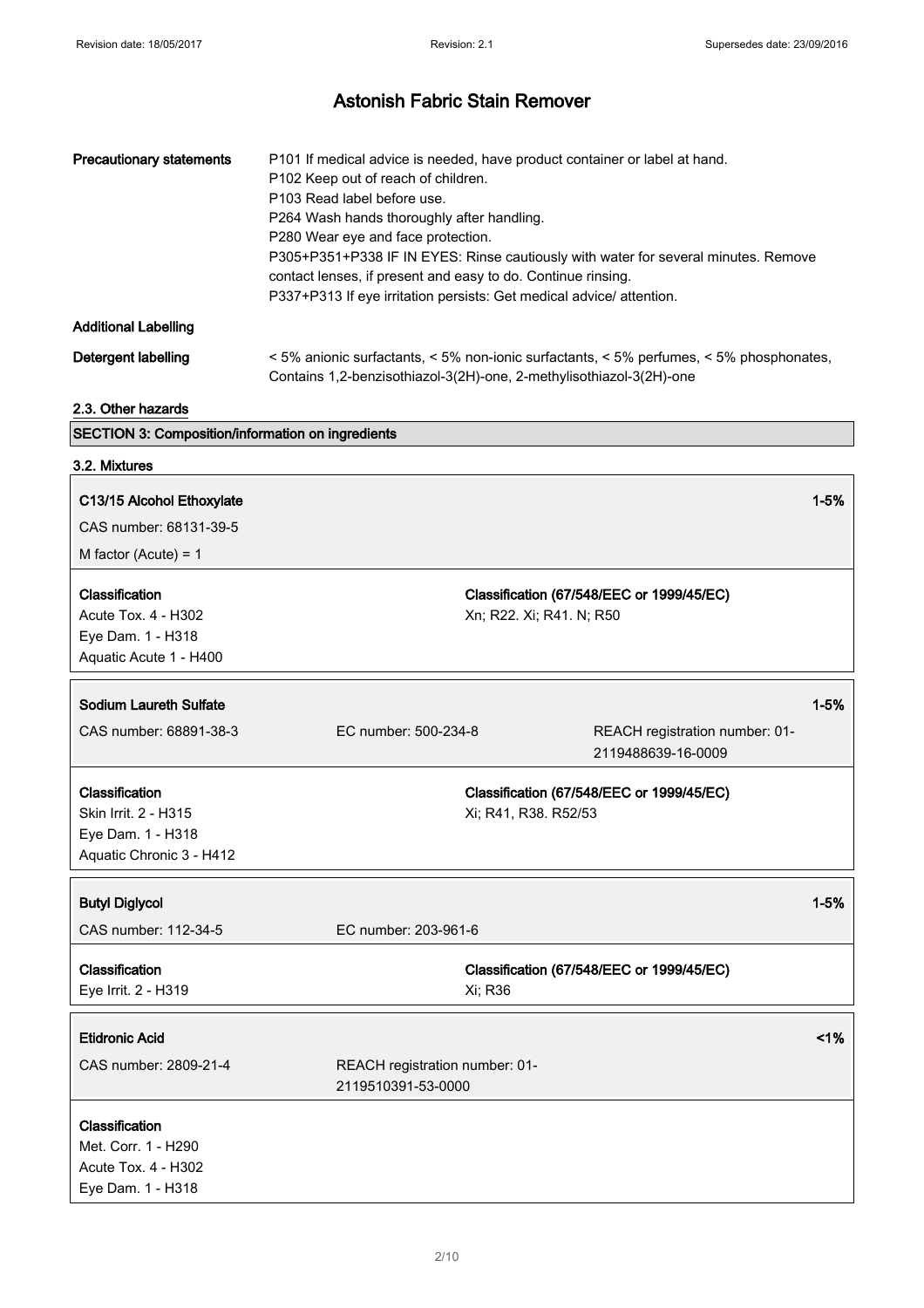| 2,6-dimethyloct-7-en-2-ol                                                                  | 1%                                                                                                                                                                                  |  |
|--------------------------------------------------------------------------------------------|-------------------------------------------------------------------------------------------------------------------------------------------------------------------------------------|--|
| CAS number: 18479-58-8                                                                     | EC number: 242-362-4                                                                                                                                                                |  |
| Classification<br>Skin Irrit. 2 - H315<br>Eye Irrit. 2 - H319                              | Classification (67/548/EEC or 1999/45/EC)<br>Xi; R36/38                                                                                                                             |  |
|                                                                                            | 1%                                                                                                                                                                                  |  |
| <b>Hexyl Salicylate</b><br>CAS number: 6259-76-3                                           | EC number: 228-408-6                                                                                                                                                                |  |
| M factor (Chronic) = $1$                                                                   |                                                                                                                                                                                     |  |
|                                                                                            |                                                                                                                                                                                     |  |
| Classification                                                                             | Classification (67/548/EEC or 1999/45/EC)                                                                                                                                           |  |
| Skin Irrit. 2 - H315<br>Eye Irrit. 2 - H319                                                | Xi; R38. N; R50/53. R43                                                                                                                                                             |  |
| Skin Sens. 1 - H317                                                                        |                                                                                                                                                                                     |  |
| Aquatic Chronic 1 - H410                                                                   |                                                                                                                                                                                     |  |
| 1%<br>1-(1,2,3,4,5,6,7,8-Octahydro-2,3,8,8-tetramethyl-2-<br>napthyl)ethan-1-one           |                                                                                                                                                                                     |  |
| CAS number: 54464-57-2                                                                     | EC number: 259-174-3                                                                                                                                                                |  |
| M factor (Chronic) = $1$                                                                   |                                                                                                                                                                                     |  |
| Classification<br>Skin Irrit. 2 - H315<br>Skin Sens, 1B - H317<br>Aquatic Chronic 1 - H410 | Classification (67/548/EEC or 1999/45/EC)<br>Xi; R38. N; R51/53. R43                                                                                                                |  |
| The Full Text for all R-Phrases and Hazard Statements are Displayed in Section 16.         |                                                                                                                                                                                     |  |
| <b>SECTION 4: First aid measures</b>                                                       |                                                                                                                                                                                     |  |
| 4.1. Description of first aid measures                                                     |                                                                                                                                                                                     |  |
| Inhalation                                                                                 | Remove exposure and give water to drink if mouth irritation experienced. Seek medical advice<br>if recovery not rapid.                                                              |  |
| Ingestion                                                                                  | Drink water. If symptoms persist seek medical advice.                                                                                                                               |  |
| Skin contact                                                                               | Rinse affected area with water.                                                                                                                                                     |  |
| Eye contact                                                                                | Rinse cautiously with water for several minutes. Remove contact lenses, if present and easy<br>to do. Continue rinsing. Get medical attention if irritation persists after washing. |  |
| 4.2. Most important symptoms and effects, both acute and delayed                           |                                                                                                                                                                                     |  |
| Inhalation                                                                                 | Possible mild irritation of breathing passage and possible mouth irritation.                                                                                                        |  |
| Ingestion                                                                                  | Possible mild stomach upset and mild soreness of mouth.                                                                                                                             |  |
| Skin contact                                                                               | Possible mild transient irritation of skin.                                                                                                                                         |  |
| Eye contact                                                                                | Causes eye irritation.                                                                                                                                                              |  |
| 4.3. Indication of any immediate medical attention and special treatment needed            |                                                                                                                                                                                     |  |
| Notes for the doctor                                                                       | No data avaliable                                                                                                                                                                   |  |
| <b>Specific treatments</b>                                                                 | No data available.                                                                                                                                                                  |  |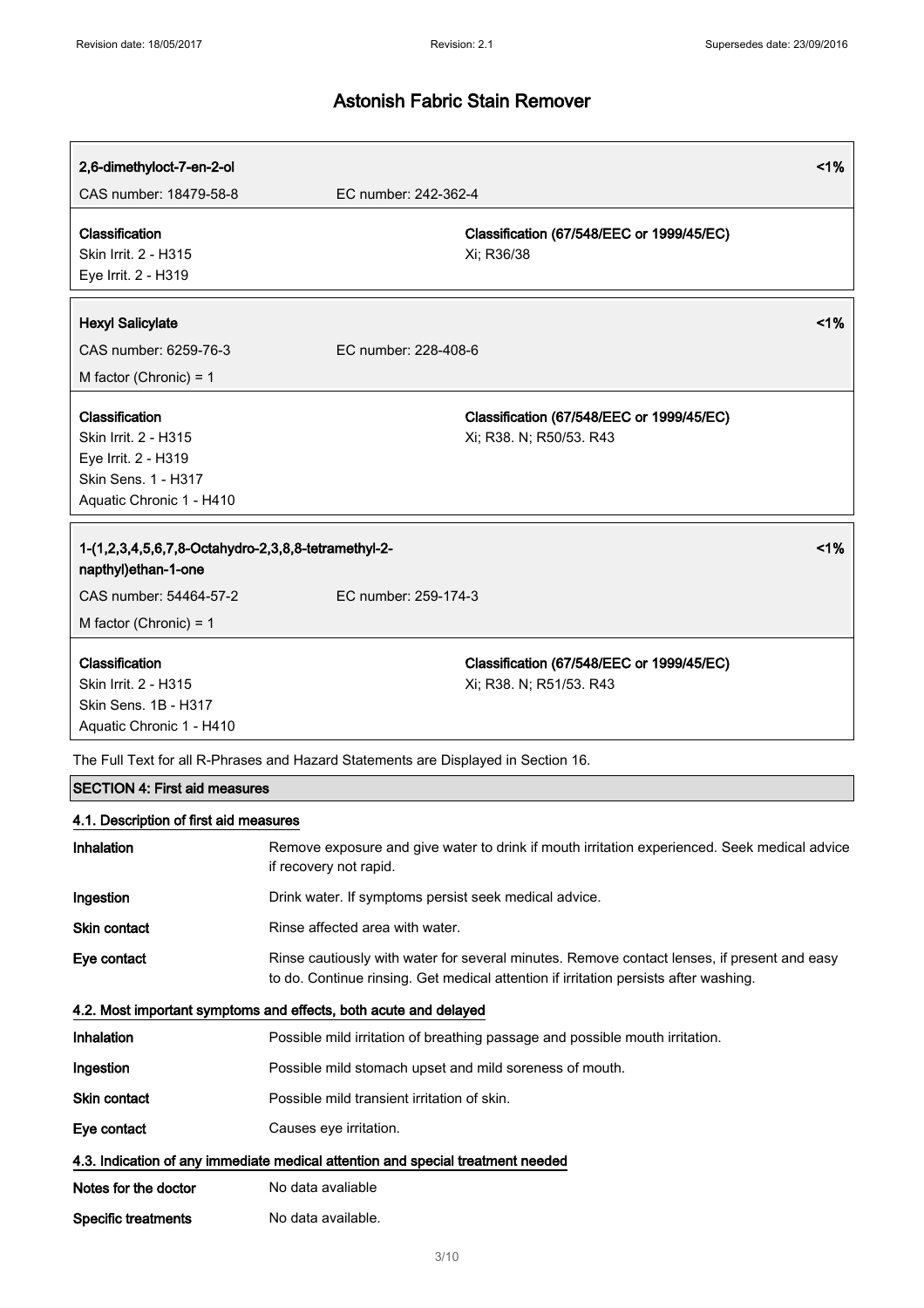| <b>SECTION 5: Firefighting measures</b>                                                                                                              |                                                                                                                                               |  |
|------------------------------------------------------------------------------------------------------------------------------------------------------|-----------------------------------------------------------------------------------------------------------------------------------------------|--|
| 5.1. Extinguishing media                                                                                                                             |                                                                                                                                               |  |
| Suitable extinguishing media                                                                                                                         | Use extinguisher suitable to cause of fire.                                                                                                   |  |
| 5.2. Special hazards arising from the substance or mixture                                                                                           |                                                                                                                                               |  |
| Specific hazards                                                                                                                                     | Product does not support combustion, minimal fire hazard. Minimal quantities of oxides of<br>carbon may be produced.                          |  |
| 5.3. Advice for firefighters                                                                                                                         |                                                                                                                                               |  |
| Protective actions during<br>firefighting                                                                                                            | Use protection suitable to cause of fire.                                                                                                     |  |
| <b>SECTION 6: Accidental release measures</b>                                                                                                        |                                                                                                                                               |  |
|                                                                                                                                                      | 6.1. Personal precautions, protective equipment and emergency procedures                                                                      |  |
| <b>Personal precautions</b>                                                                                                                          | Avoid contact with skin and eyes.                                                                                                             |  |
| 6.2. Environmental precautions                                                                                                                       |                                                                                                                                               |  |
| <b>Environmental precautions</b>                                                                                                                     | Product is intended to be rinsed away to sewer after use. For bigger spillages non-household<br>spillages prevent entry into sewer or drains. |  |
| 6.3. Methods and material for containment and cleaning up                                                                                            |                                                                                                                                               |  |
| Methods for cleaning up                                                                                                                              | Absorb household spillages with e.g kitchen roll and dispose of in bin. Wipe affected area<br>clean with a damp cloth.                        |  |
| 6.4. Reference to other sections                                                                                                                     |                                                                                                                                               |  |
| Reference to other sections                                                                                                                          | None                                                                                                                                          |  |
| <b>SECTION 7: Handling and storage</b>                                                                                                               |                                                                                                                                               |  |
| 7.1. Precautions for safe handling                                                                                                                   |                                                                                                                                               |  |
| <b>Usage precautions</b>                                                                                                                             | Use as instructed on label. Avoid breathing spray. Point spray away from face. Avoid contact<br>with eyes.                                    |  |
|                                                                                                                                                      | 7.2. Conditions for safe storage, including any incompatibilities                                                                             |  |
| <b>Storage precautions</b>                                                                                                                           | Store in ambient conditions. Keep out of the reach of children.                                                                               |  |
| 7.3. Specific end use(s)                                                                                                                             |                                                                                                                                               |  |
| Specific end use(s)                                                                                                                                  | Removing stains from fabric                                                                                                                   |  |
| <b>SECTION 8: Exposure Controls/personal protection</b>                                                                                              |                                                                                                                                               |  |
| 8.1. Control parameters<br>Occupational exposure limits<br><b>Butyl Diglycol</b>                                                                     |                                                                                                                                               |  |
| Long-term exposure limit (8-hour TWA): 10 ppm 67.5 mg/m <sup>3</sup><br>Short-term exposure limit (15-minute): 15 ppm 101.2 mg/m <sup>3</sup>        |                                                                                                                                               |  |
| 2,6-dimethyloct-7-en-2-ol                                                                                                                            |                                                                                                                                               |  |
| Long-term exposure limit (8-hour TWA): DNEL 73.5 mg/m <sup>3</sup><br>Inhalation<br>Long-term exposure limit (8-hour TWA): DNEL 20.8 mg/kg<br>Dermal |                                                                                                                                               |  |
| <b>Hexyl Salicylate</b>                                                                                                                              |                                                                                                                                               |  |
| Long-term exposure limit (8-hour TWA): DNEL 0.729 mg/m3<br>Inhalation<br>Long-term exposure limit (8-hour TWA): DNEL 2083 mg/kg<br>Dermal            |                                                                                                                                               |  |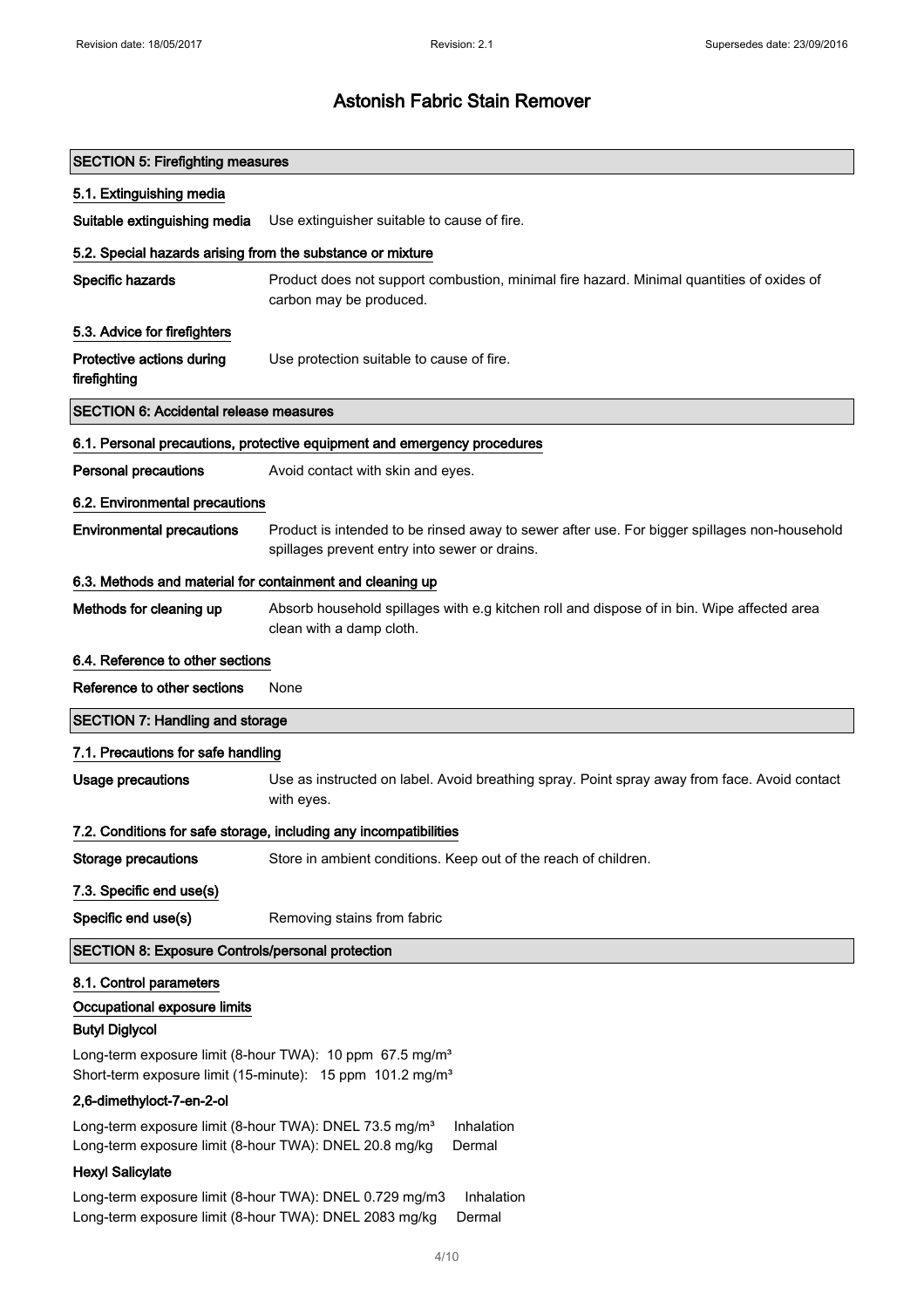#### 1-(1,2,3,4,5,6,7,8-Octahydro-2,3,8,8-tetramethyl-2-napthyl)ethan-1-one

Long-term exposure limit (8-hour TWA): DNEL 0.1011 mg/cm3 Dermal Long-term exposure limit (8-hour TWA): DNEL 1.76 mg/m<sup>3</sup> Inhalation Long-term exposure limit (8-hour TWA): DNEL 1.73 mg/kg Dermal

#### 8.2. Exposure controls

| <b>Environmental exposure</b> | This product does not pose a hazard in normal use when following the usage instructions. |
|-------------------------------|------------------------------------------------------------------------------------------|
| controls                      | Take care to avoid contact with eyes.                                                    |

### SECTION 9: Physical and Chemical Properties

| 9.1. Information on basic physical and chemical properties |                                        |  |
|------------------------------------------------------------|----------------------------------------|--|
| Appearance                                                 | Clear colourless liquid                |  |
| Colour                                                     | Colourless.                            |  |
| Odour                                                      | Floral                                 |  |
| <b>Odour threshold</b>                                     | Not known.                             |  |
| pH                                                         | pH (concentrated solution): 8.0 - 10.0 |  |
| <b>Melting point</b>                                       | Not known.                             |  |
| Initial boiling point and range                            | Not measured (>100°C)                  |  |
| Flash point                                                | Not applicable.                        |  |
| <b>Evaporation rate</b>                                    | Not measured.                          |  |
| <b>Evaporation factor</b>                                  | Not known.                             |  |
| Flammability (solid, gas)                                  | Does not ignite.                       |  |
| Upper/lower flammability or<br>explosive limits            | Does not ignite.                       |  |
| Other flammability                                         | Not relevant.                          |  |
| Vapour pressure                                            | Not available.                         |  |
| Vapour density                                             | $> 1$ (Air=1)                          |  |
| <b>Relative density</b>                                    | 1.002 - 1.022 @ 20°C                   |  |
| <b>Bulk density</b>                                        | Not relevant.                          |  |
| Solubility(ies)                                            | Soluble in water                       |  |
| <b>Partition coefficient</b>                               | Not available.                         |  |
| Auto-ignition temperature                                  | Not known.                             |  |
| <b>Decomposition Temperature</b>                           | Not available.                         |  |
| <b>Viscosity</b>                                           | Not measured                           |  |
| <b>Explosive properties</b>                                | None                                   |  |
| Explosive under the influence<br>of a flame                | Not considered to be explosive.        |  |
| <b>Oxidising properties</b>                                | Not available.                         |  |
| 9.2. Other information                                     |                                        |  |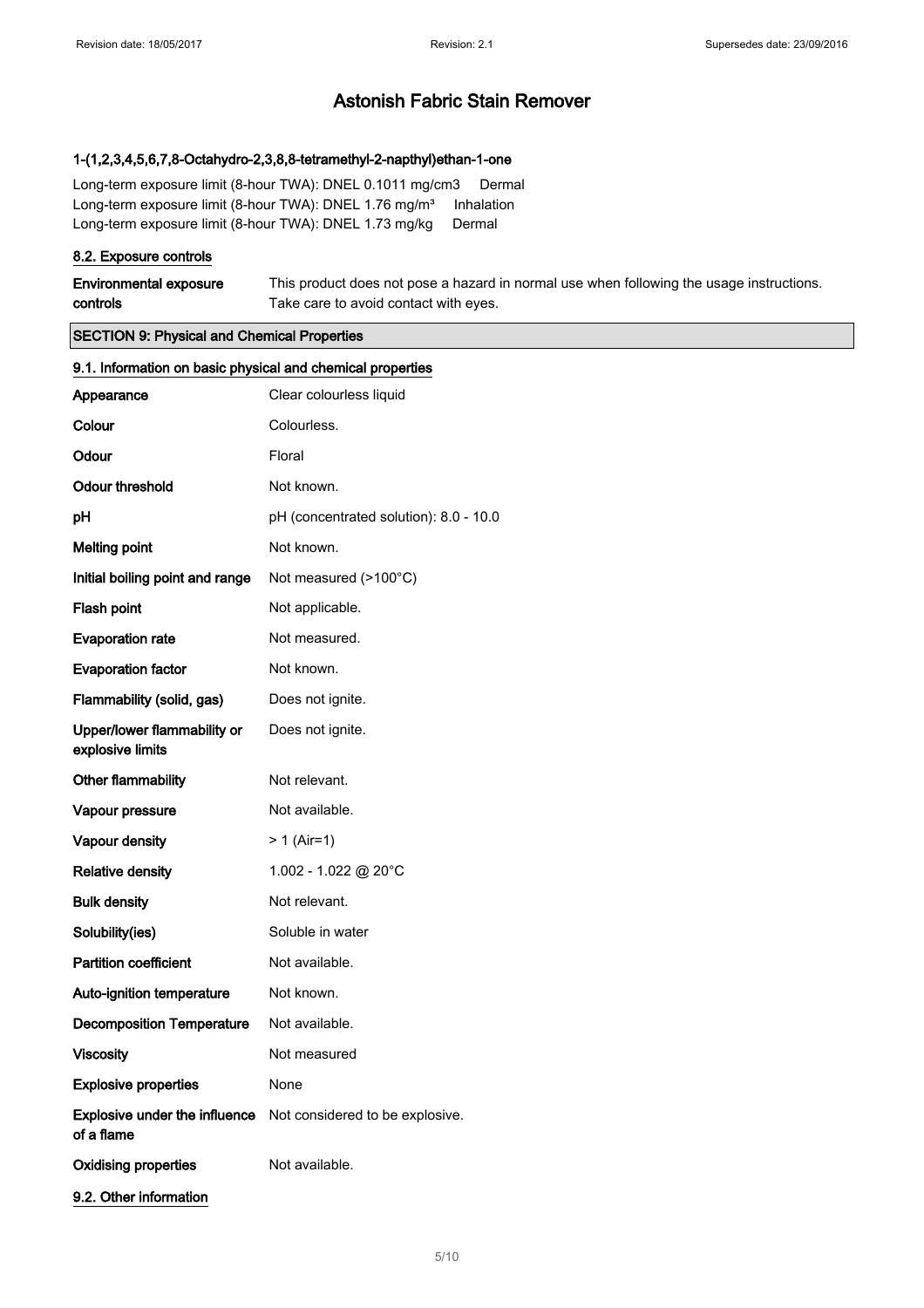| Other information                                                                                                                                            | None.                                                     |                                 |  |
|--------------------------------------------------------------------------------------------------------------------------------------------------------------|-----------------------------------------------------------|---------------------------------|--|
| <b>SECTION 10: Stability and reactivity</b>                                                                                                                  |                                                           |                                 |  |
| 10.1. Reactivity                                                                                                                                             |                                                           |                                 |  |
| Reactivity                                                                                                                                                   |                                                           | No reactivity hazards expected. |  |
| 10.2. Chemical stability                                                                                                                                     |                                                           |                                 |  |
| <b>Stability</b>                                                                                                                                             |                                                           | Stable under normal conditions. |  |
|                                                                                                                                                              | 10.3. Possibility of hazardous reactions                  |                                 |  |
| reactions                                                                                                                                                    | None under normal conditions.<br>Possibility of hazardous |                                 |  |
| 10.4. Conditions to avoid                                                                                                                                    |                                                           |                                 |  |
| <b>Conditions to avoid</b>                                                                                                                                   |                                                           | None known.                     |  |
|                                                                                                                                                              | 10.5. Incompatible materials                              |                                 |  |
| Materials to avoid                                                                                                                                           |                                                           | None known.                     |  |
|                                                                                                                                                              | 10.6. Hazardous decomposition products                    |                                 |  |
| products                                                                                                                                                     | Hazardous decomposition<br>Carbon oxides.                 |                                 |  |
|                                                                                                                                                              | <b>SECTION 11: Toxicological information</b>              |                                 |  |
|                                                                                                                                                              | 11.1. Information on toxicological effects                |                                 |  |
| <b>Toxicological effects</b><br>This mixture has not been tested. Based on the avaliable data of the ingredients the<br>classification criteria are not met. |                                                           |                                 |  |
| Acute toxicity - oral                                                                                                                                        |                                                           |                                 |  |
| ATE oral (mg/kg)                                                                                                                                             |                                                           | 66,666.67                       |  |
|                                                                                                                                                              |                                                           | C13/15 Alcohol Ethoxylate       |  |
|                                                                                                                                                              | Acute toxicity - oral                                     |                                 |  |
|                                                                                                                                                              | Acute toxicity oral (LD <sub>50</sub><br>mg/kg)           | 2,000.0                         |  |
|                                                                                                                                                              | <b>Species</b>                                            | Rat                             |  |
|                                                                                                                                                              | ATE oral (mg/kg)                                          | 2,000.0                         |  |
|                                                                                                                                                              |                                                           | <b>Sodium Laureth Sulfate</b>   |  |
| Acute toxicity - oral                                                                                                                                        |                                                           |                                 |  |
|                                                                                                                                                              | Acute toxicity oral (LD <sub>50</sub><br>mg/kg)           | 2,000.0                         |  |
|                                                                                                                                                              | <b>Species</b>                                            | Rat                             |  |
|                                                                                                                                                              | Acute toxicity - dermal                                   |                                 |  |
|                                                                                                                                                              | Acute toxicity dermal (LD <sub>50</sub> 2,000.0<br>mg/kg) |                                 |  |
|                                                                                                                                                              | <b>Species</b>                                            | Rat                             |  |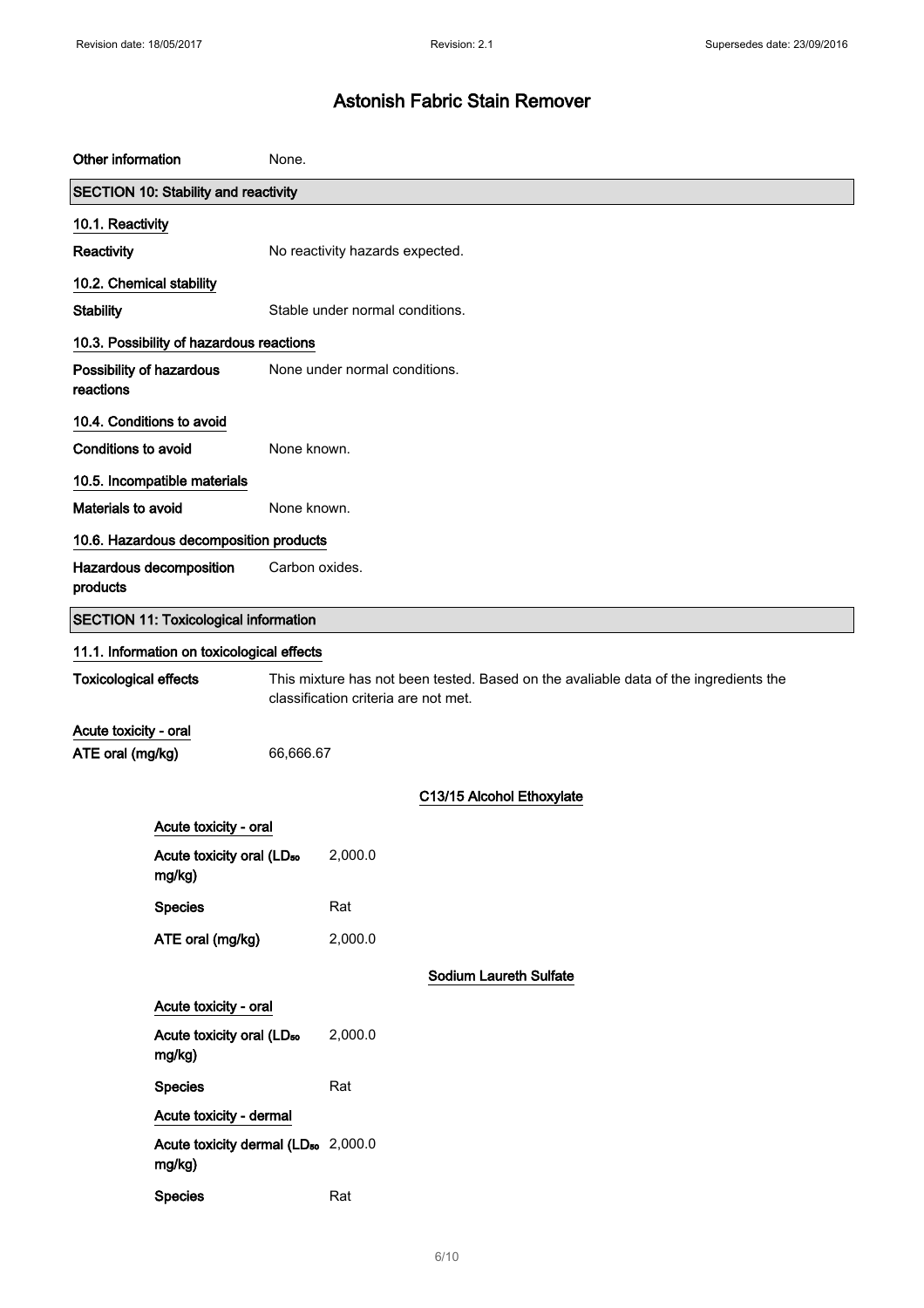### Butyl Diglycol

| Acute toxicity - oral                                     |         |
|-----------------------------------------------------------|---------|
| Acute toxicity oral (LD <sub>50</sub><br>mg/kg)           | 2,000.0 |
| <b>Species</b>                                            | Rat     |
| Acute toxicity - dermal                                   |         |
| Acute toxicity dermal (LD <sub>50</sub> 2,000.0<br>mg/kg) |         |
| <b>Species</b>                                            | Rabbit  |
| <b>SECTION 12: Ecological Information</b>                 |         |

# 12.1. Toxicity

Toxicity The mixture has not been tested. Based on the avaliable data of the ingredients the classification criteria are not met.

### C13/15 Alcohol Ethoxylate

| Acute aquatic toxicity                    |                                                                      |
|-------------------------------------------|----------------------------------------------------------------------|
| $LE(C)$ <sub>50</sub>                     | $0.1 < L(E)$ C50 ≤ 1                                                 |
| M factor (Acute)                          | 1                                                                    |
| Acute toxicity - fish                     | LC <sub>50</sub> , 96 hours: 1-10 mg/l, Algae                        |
| Acute toxicity - aquatic<br>invertebrates | EC <sub>50</sub> , 48 hours: 0.1-1 mg/l, Daphnia magna               |
|                                           | <b>Sodium Laureth Sulfate</b>                                        |
| Acute toxicity - fish                     | LC <sub>50</sub> , : >1 - 10 mg/l, Brachydanio rerio (Zebra Fish)    |
| Acute toxicity - aquatic<br>invertebrates | EC <sub>50</sub> , 48 hours: >1 - 10 mg/l, Daphnia magna             |
| Acute toxicity - aquatic<br>plants        | EC <sub>50</sub> , 72 hours: >10 - 100 mg/l, Desmodesmus subspicatus |
| Acute toxicity -<br>microorganisms        | EC10, : >10,000 mg/l, Pseudomonas putida                             |
|                                           | <b>Butyl Diglycol</b>                                                |
| Acute toxicity - fish                     | $LC_{50}$ , : 100 mg/l, Algae                                        |
| Acute toxicity - aquatic<br>invertebrates | EC <sub>50</sub> , 48 hours: >100 mg/l, Daphnia magna                |
| Acute toxicity - aquatic<br>plants        | EC <sub>50</sub> , : 100 mg/l, Desmodesmus subspicatus               |

#### 12.2. Persistence and degradability

Persistence and degradability Contains detergents that satisfy the bio-degradation requirements of directive 648/2004/EC.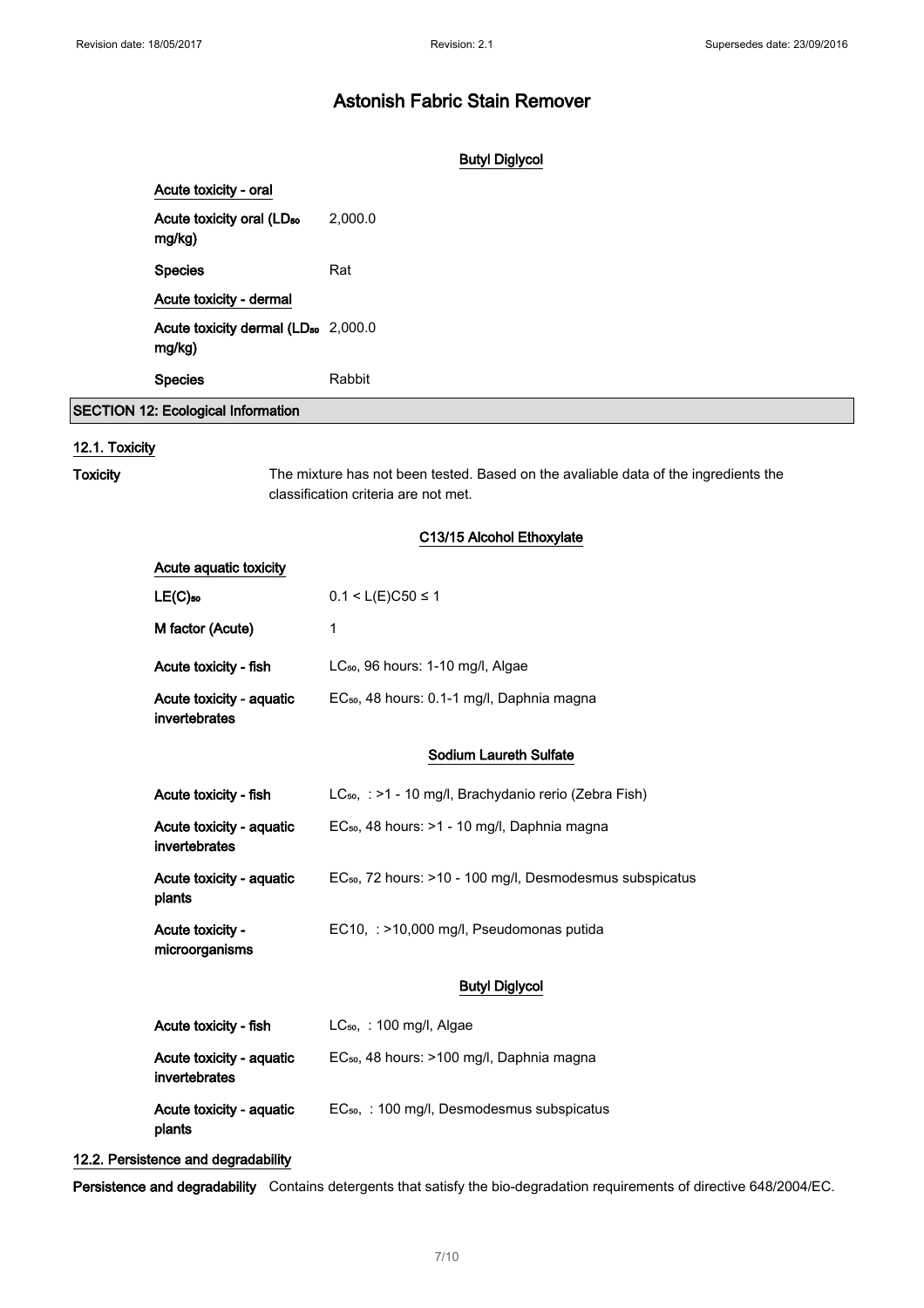#### Sodium Laureth Sulfate

| <b>Biodegradation</b> | The substance is readily biodegradable.<br>- >70%: 28 days |  |
|-----------------------|------------------------------------------------------------|--|
|                       | <b>Butyl Diglycol</b>                                      |  |
| <b>Diodogradation</b> | Dogradation 76: 28 dave                                    |  |

| <b>Biodegradation</b> | - Degradation 76: 28 days     |
|-----------------------|-------------------------------|
|                       | - Degradation 90-100: 8 days  |
|                       | - Degradation 90-100: 14 days |

#### 12.3. Bioaccumulative potential

Partition coefficient Not available.

# 12.4. Mobility in soil

Mobility The components of the mixture are readily absorbed into soil and are mobile in water environment.

#### 12.5. Results of PBT and vPvB assessment

Results of PBT and vPvB assessment No data available.

### Butyl Diglycol

Results of PBT and vPvB assessment This product does not contain any substances classified as PBT or vPvB.

#### 12.6. Other adverse effects

Other adverse effects Not applicable.

# SECTION 13: Disposal considerations

## 13.1. Waste treatment methods

General information Dispose of according to local regulations. Avoid disposing into drainage systems and into the environment. Dispose of contaminated packaging in the same way as the product itself. Noncontaminated packages may be recycled.

### SECTION 14: Transport information

General Not regulated.

### 14.1. UN number

Not applicable.

## 14.2. UN proper shipping name

Not applicable.

### 14.3. Transport hazard class(es)

Not regulated.

# 14.4. Packing group

Not applicable.

### 14.5. Environmental hazards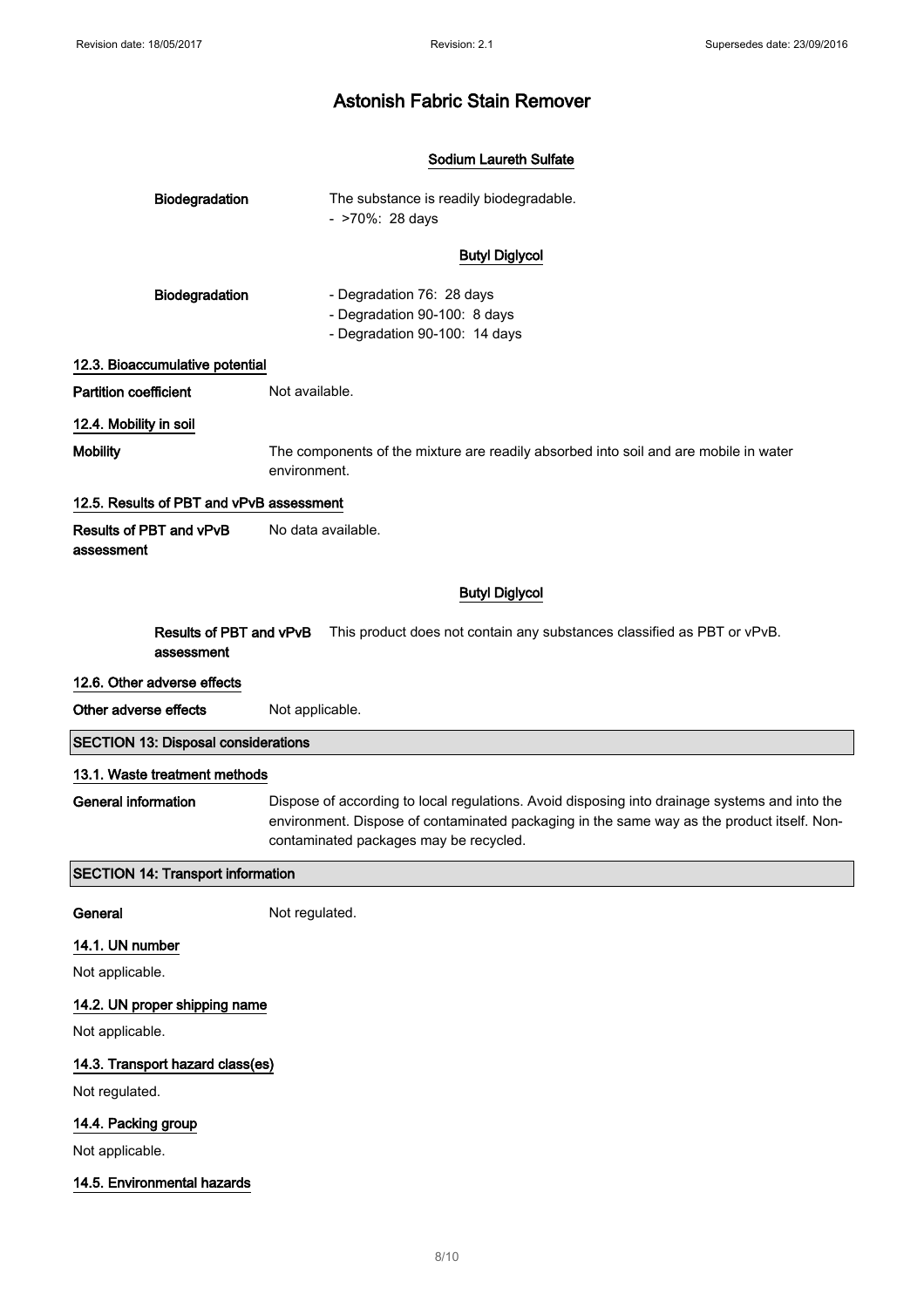# Environmentally hazardous substance/marine pollutant

No.

#### 14.6. Special precautions for user

Not applicable.

### 14.7. Transport in bulk according to Annex II of MARPOL and the IBC Code

Transport in bulk according to Not applicable. Annex II of MARPOL 73/78 and the IBC Code

#### SECTION 15: Regulatory information

#### 15.1. Safety, health and environmental regulations/legislation specific for the substance or mixture

| EU legislation | This safety data sheet is compliant with EC Regulation 1907/2006 (REACH) as adapted by<br>453/2010, Directive 67/548/EEC and EC Regulation 1272/2008 (CLP). |
|----------------|-------------------------------------------------------------------------------------------------------------------------------------------------------------|
|                | Dangerous Preparations Directive 1999/45/EC.                                                                                                                |
|                | Regulation (EC) No. 648/2004 of the European Parliament and of the Council of 31st March<br>2004 on detergents.                                             |

#### 15.2. Chemical safety assessment

No chemical safety assessment has been carried out.

#### SECTION 16: Other information

|                          | <b>Abbreviations and acronyms</b> ATE: Acute Toxicity Estimate.<br>used in the safety data sheet CAS: Chemical Abstracts Service.<br>DNEL: Derived No Effect Level.<br>$LC_{50}$ : Lethal Concentration to 50 % of a test population.<br>$LD_{50}$ : Lethal Dose to 50% of a test population (Median Lethal Dose).<br>PBT: Persistent, Bioaccumulative and Toxic substance.<br>PNEC: Predicted No Effect Concentration.<br>EC <sub>50</sub> : 50% of maximal Effective Concentration.<br>vPvB: Very Persistent and Very Bioaccumulative.<br>NOEC: No Observed Effect Concentration. |
|--------------------------|-------------------------------------------------------------------------------------------------------------------------------------------------------------------------------------------------------------------------------------------------------------------------------------------------------------------------------------------------------------------------------------------------------------------------------------------------------------------------------------------------------------------------------------------------------------------------------------|
| <b>Revision comments</b> | Revised formulation.                                                                                                                                                                                                                                                                                                                                                                                                                                                                                                                                                                |
| <b>Issued by</b>         | The London Oil Refining Company Ltd                                                                                                                                                                                                                                                                                                                                                                                                                                                                                                                                                 |
| <b>Revision date</b>     | 18/05/2017                                                                                                                                                                                                                                                                                                                                                                                                                                                                                                                                                                          |
| <b>Revision</b>          | 2.1                                                                                                                                                                                                                                                                                                                                                                                                                                                                                                                                                                                 |
| Supersedes date          | 23/09/2016                                                                                                                                                                                                                                                                                                                                                                                                                                                                                                                                                                          |
| SDS number               | 4952                                                                                                                                                                                                                                                                                                                                                                                                                                                                                                                                                                                |